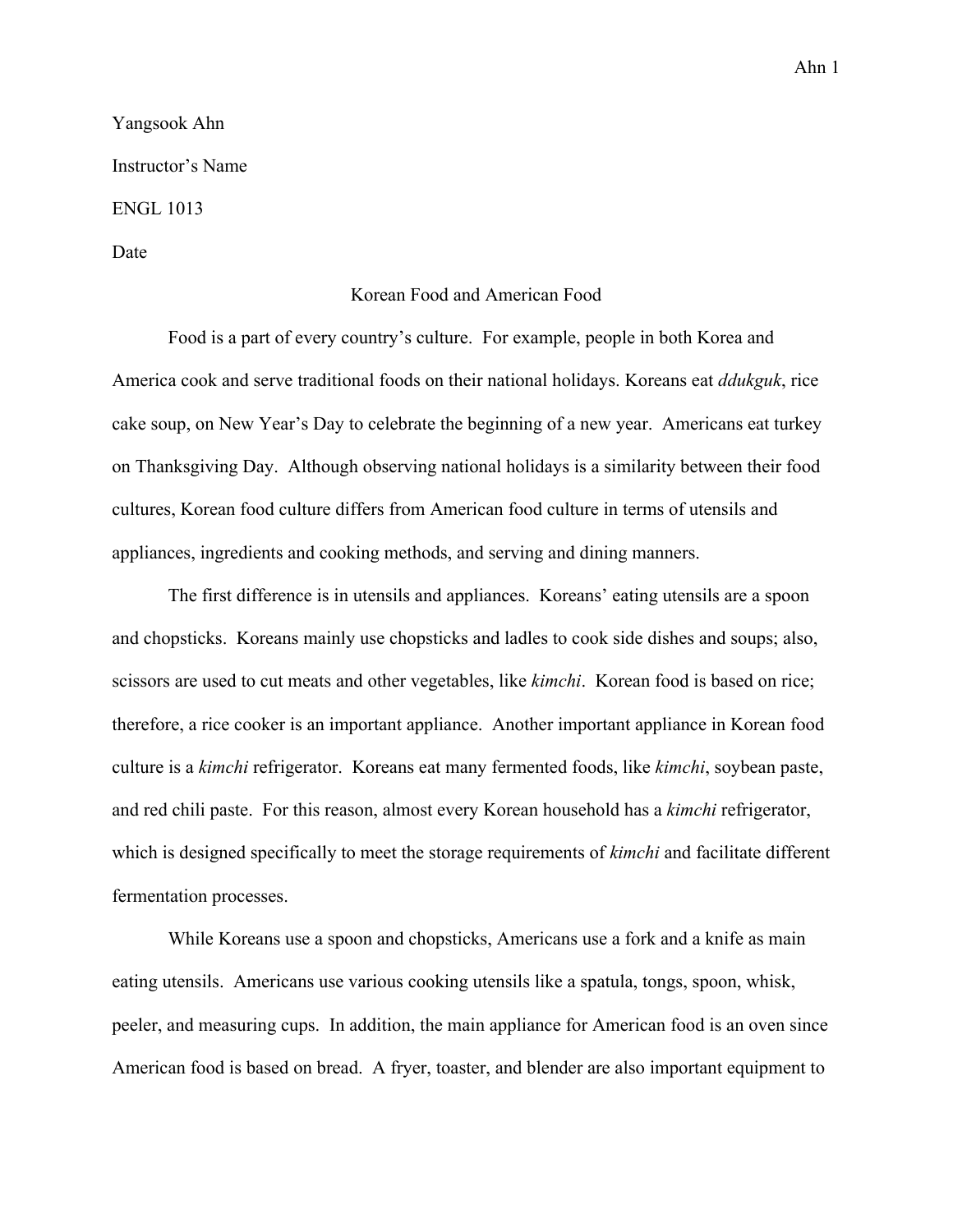prepare American foods.

Besides different utensils and appliances used, some other differences can be found in ingredients and cooking methods. Seafood, like fish, crab, clam, and seaweed, are common ingredients in Korea because Korea is a peninsula, therefore surrounded by seas. Korean dishes tend to smell since many fermented seasonings like *gochujang* (red chili paste), *doenjang* (soybean paste), soy sauce, fish sauce, and garlic are used. Korean foods are usually made by boiling, steaming, and stir-frying.

On the other hand, meats like chicken, pork, and beef are often used for American foods because America is a vast continent, containing many areas where these animals are raised. Americans use salt, pepper, dried herbs, and spices to cook meats. Diverse dipping sauces and dressings are also developed for cooking meats and fresh vegetables. Americans usually cook by grilling, frying, and roasting.

The way to use ingredients and the cooking methods are different between Korean and American food culture; moreover, serving and dining manners are also quite different. A normal Korean meal consists of rice, soup, and many communal side dishes, called *banchan*. Korean food is usually served in a bowl. *Banchan*, side dishes, are located in the middle of the table, and side dishes can be shared with others. In terms of table manners, a spoon is used for eating rice and soup, and chopsticks are used for eating side dishes. Koreans think that picking up food with the hands is rude. Another custom is that only after the eldest eats can others start to eat.

In contrast, regular American meals consist of a main dish, one or two side dishes, and breads. American food is served on a plate. Americans tend to put the food on their own plate before they start eating. Picking bread up with the hand is common in America. Americans hold a knife in the right hand and a fork in the left hand. After a few bite-sized pieces of food are cut,